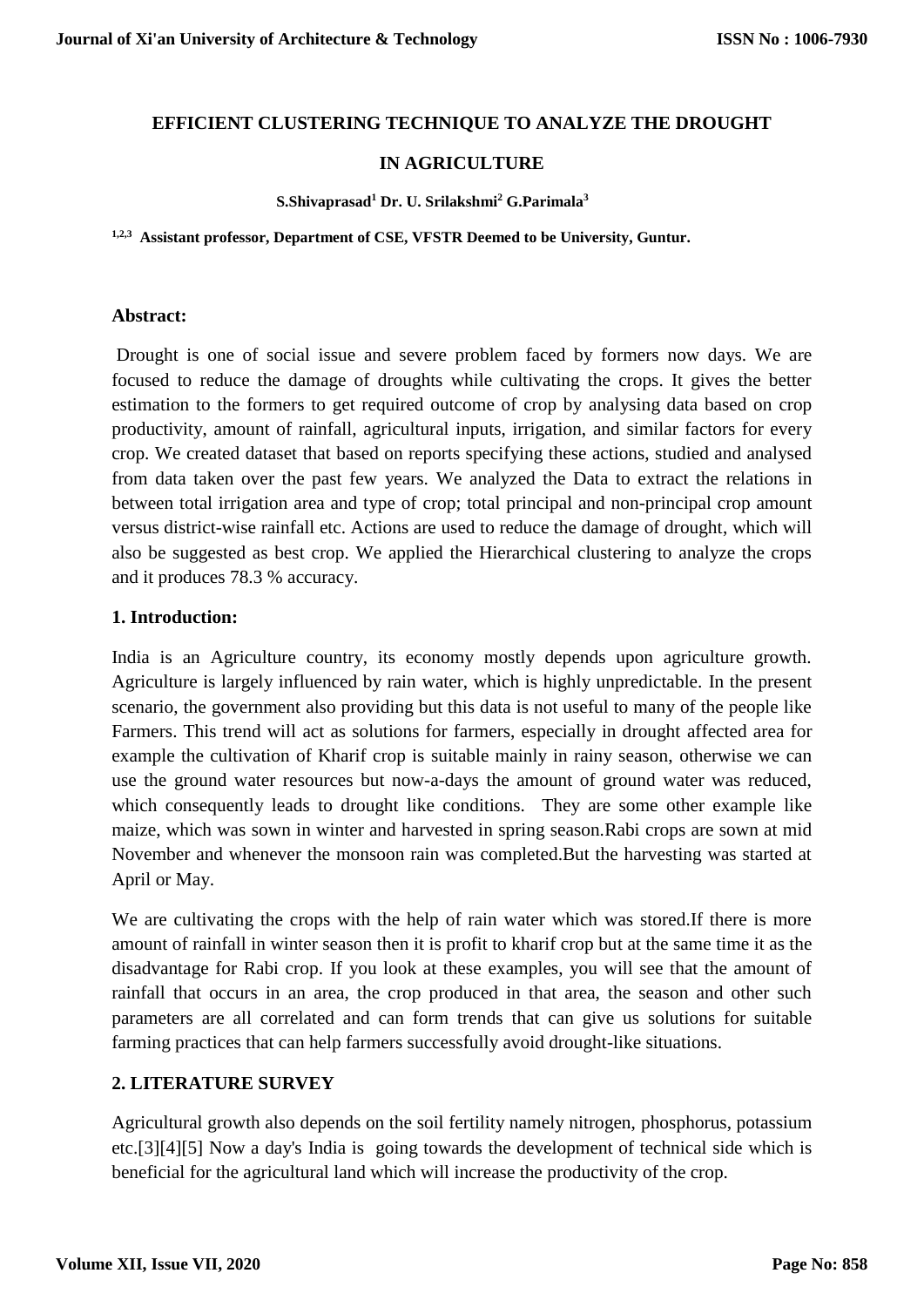This results the better productivity for the farmer for their corresponding agricultural field. The farmer suicides, which have remained unstoppable for past few years in India. The practice of farming is one of the major occupations in our country, and a major produce of a variety of crops come from the state of Andhra Pradesh. Information Mining is an inclining research field in horticultural harvest yield examination. In this undertaking, our emphasis is on the uses of Data Mining Techniques in the horticultural field.

Various Data Mining methods are being used, for example, K-Means, K-Nearest Neighbour (KNN) and Support Vector Machines (SVM) for various sorts of uses in Data Mining strategies for the horticultural field [5]. In this venture, we can consider the issue of foreseeing drought. Drought is a perfect horticultural issue that remaining parts to be explained dependent on the accessible information.

The issue of yield forecast can be comprehended by applying Data Mining procedures [7]. This procedure targets finding appropriate information models that get exceptionally precise outcomes and a high sweeping statement in the type of yield expectation abilities. For this reason, various kinds of Data Mining strategies were assessed on various informational collections. The administration is gathering information just in its crude structure, and this information is of no utilization to the end-client, that is the formers. Gathering this information, normalizing it, dissecting it, that will give the extent of our undertaking. In this work, the exhibition of a promising framework that is just planned for helping ranchers in dry season influenced regions.

This information would first be able to be normalized and it was broke down to discover different relations that can assist with finding the answers for ranchers. Droughts affect our farmers the most, as is made evident by the struggle faced by number of farmers' suicide cases in the state of Andhrapradesh due to droughts. Thus, this issue must be atmost importance to the government. To help reduce the sufferings of farmers, governments of various states and local bodies of a number of districts can make use of this system to generate reports and find solutions for their farmers.

#### **3. Proposed Solution:**

In our work there are two phases in the proposed solution i.e training and testing. The database created for the analysis using records for rainfall, temperature and pressure for some districts of India. For the training 80% of the data will be used for training the system and the 20% of the data will be used for testing the accuracy of the system.

# **A. Phase One**

In phase one of the system comprises of extraction of data related to parameters required for drought classification, which are rainfall, temperature and pressure, fertility, number of labour, Season, crop. This data will then be standardized to have a consistent format and loaded into the database.

The analysis of this data will produce results with other parameters, which can be used to calculate the probability of drought and classifying it as low, medium or high.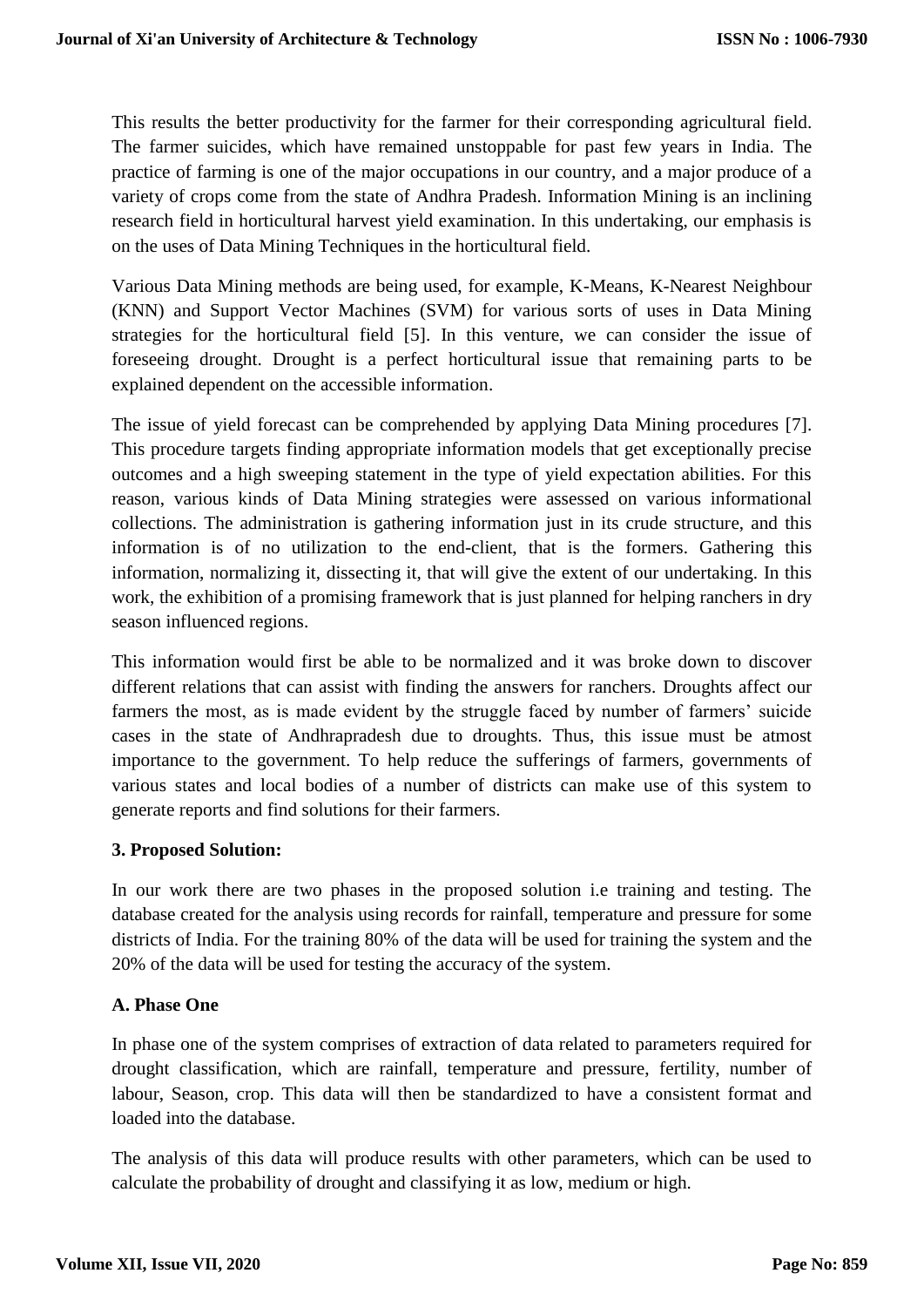#### **Steps followed in phase one:**

- 1. Extract the data from available places,
- 2. Transform the data into a standard format and then load into the database.
- 2.1 Analysing the Rainfall data,
- 2.2 Analysing the Temperature data,
- 2.3 Analysing the Pressure data,
- 2.4Analysing the Fertility data,
- 2.5Analysing the Number of labours present,
- 2.6Analysing the Season,
- 2.7Analysing the Crop data.
- 3. Correlation analysis for drought prediction.
- 4. End the Phase 1.

#### **Phase Two:**

The phase two of the system will obtain the result and attributes from phase one and feed it into the next classifier. Along with that, data regarding other parameters like soil type, fertilizer input etc. will also be correlated to find the Crop Growth Probability Index which will be mentioned in the form of a report

- 1. Start the phase2.
- 2. Obtain the drought prediction from phase1.
- 3. Correlate data for seasonal parameter.

Correlate fertilizer data and statistics.

Corelate data for type of crop.

Corelate soil data and statistics.

- 4. Generate reports for users.
- 5. End of phase 2.

It is a brief survey of data mining techniques that can be used, and have been used in the past for agricultural datasets. It provides an overview of the following data mining techniques – Classification, Clustering, Association Rule Mining, and Regression. It goes onto illustrate several examples for these algorithms, one of them being as follows. Support Vector Machines can be used in case of crop classification, in case of changing weather conditions.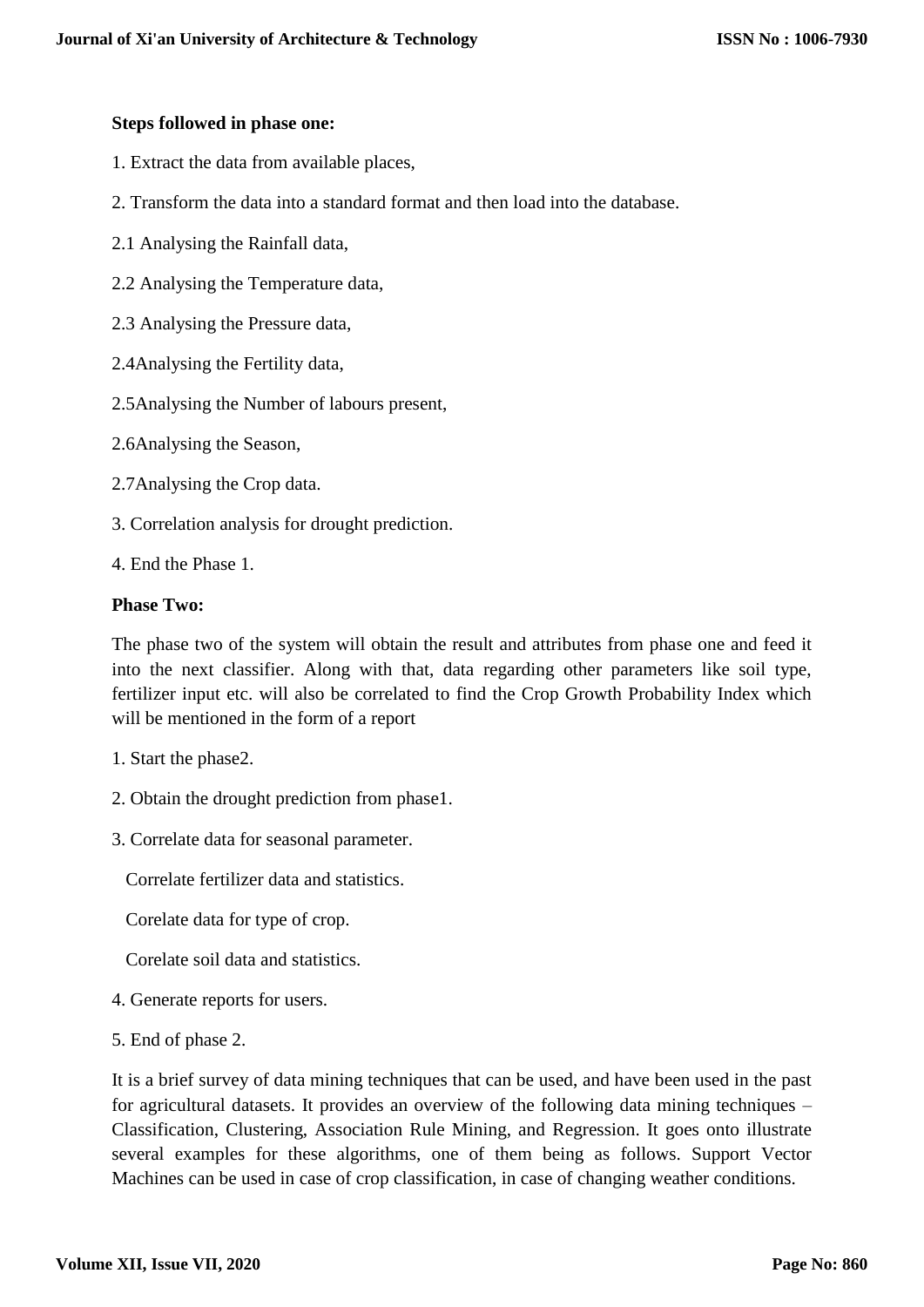#### **3.1 Data Collection:**

We are collected information from different formers belongs to different regions. They expressed different attributes regarding droughts in the crops and reaming problem. As per our project we are consider the some of the attributes to work on droughts. We are collected data in perspective of crop and the attribute we are collected as Temperature, Rainfall, fertility and area in acres, Season, profits and required labour. Data can originate from different sources, and needs to be checked before it can be put to use.

| In $[7]:$<br>$Out[7]$ : | dmt. head(3) |            |      |              |             |          |           |                     |            |          |                 |
|-------------------------|--------------|------------|------|--------------|-------------|----------|-----------|---------------------|------------|----------|-----------------|
|                         |              | place      | year | crop         | Temperature | Rainfall | fertility | area in acrs        | Season     | profit   | required labour |
|                         |              | Vljayawada | 2001 | Wheat        | 30          | high     | good      | 2.0                 | whole year | 1,50,000 | 10              |
|                         |              | Vijayawada | 2002 | Wheat        | 32          | tow      | bad       | 3.0                 | whole year | 1,70,000 | 15              |
|                         |              | Vijayawada |      | 2003 Wheat   | 28          | medium   | bad       | 4.0.1               | whole year | 2,50,000 | $20\,$          |
| In $[6]:$               |              | dmt.tail() |      |              |             |          |           |                     |            |          |                 |
| Out[6]                  |              | place      | vear | crop         | Temperature | Rainfall | fertility | area in acrs Season |            | profit   | required labour |
|                         | 55           | nuziveedu  |      | 2001 paddy   | ZI          | high     | good      | 2.0                 | kharif     | 1,40.000 | 10              |
|                         | 56           | nuziveedu  | 2002 | paddy        | 22          | low      | bad       | 3.0                 | kharif     | 80000    | 15 <sub>2</sub> |
|                         | 57           | nuziveedu  |      | $2003$ paddy | 23          | high.    | average   | 6.0                 | kharif     | 150000   | 20              |
|                         | 58           | nuziveedu  |      | 2004 paddy   | 28          | medium   | good      | 5.0                 | kharif     | 300000   | 18              |
|                         |              |            |      |              |             |          |           | 7.0                 | kharif     | 300000   | $25 \,$         |

Fig.1 Descripition of database created

This can be done by directly importing files that may already be available in .csv or .xlsx formats.

#### **3.2 Data Pre-processing:**

Datasets in any data mining applications can have missing data values. These missing values can get propagated due to lack of communication among the parameters in a data collection system. These missing values can affect the performance of a data mining system, and it should be noticed.

```
\left[30\right]: dmt.describe()
```

| ∗.l™ |  |
|------|--|
|      |  |

|       | vear        | Temperature | area in acrs | required labour |
|-------|-------------|-------------|--------------|-----------------|
| count | 60.000000   | 60,000000   | 59.000000    | 60.000000       |
| mean  | 2003.000000 | 27 966667   | 4338983      | 17 700000       |
| std   | 1.426148    | 4.430123    | 1.908332     | 6.505018        |
| min   | 2001.000000 | 21.000000   | 1.000000     | 5.000000        |
| 25%   | 2002.000000 | 24.000000   | 3.000000     | 15.000000       |
| 50%   | 2003.000000 | 28.000000   | 4.000000     | 17.500000       |
| 75%   | 2004.000000 | 31.250000   | 6.000000     | 23.250000       |
| max   | 2005.000000 | 36.000000   | 8.000000     | 30.000000       |

Fig2. Statistical descrption of dataset created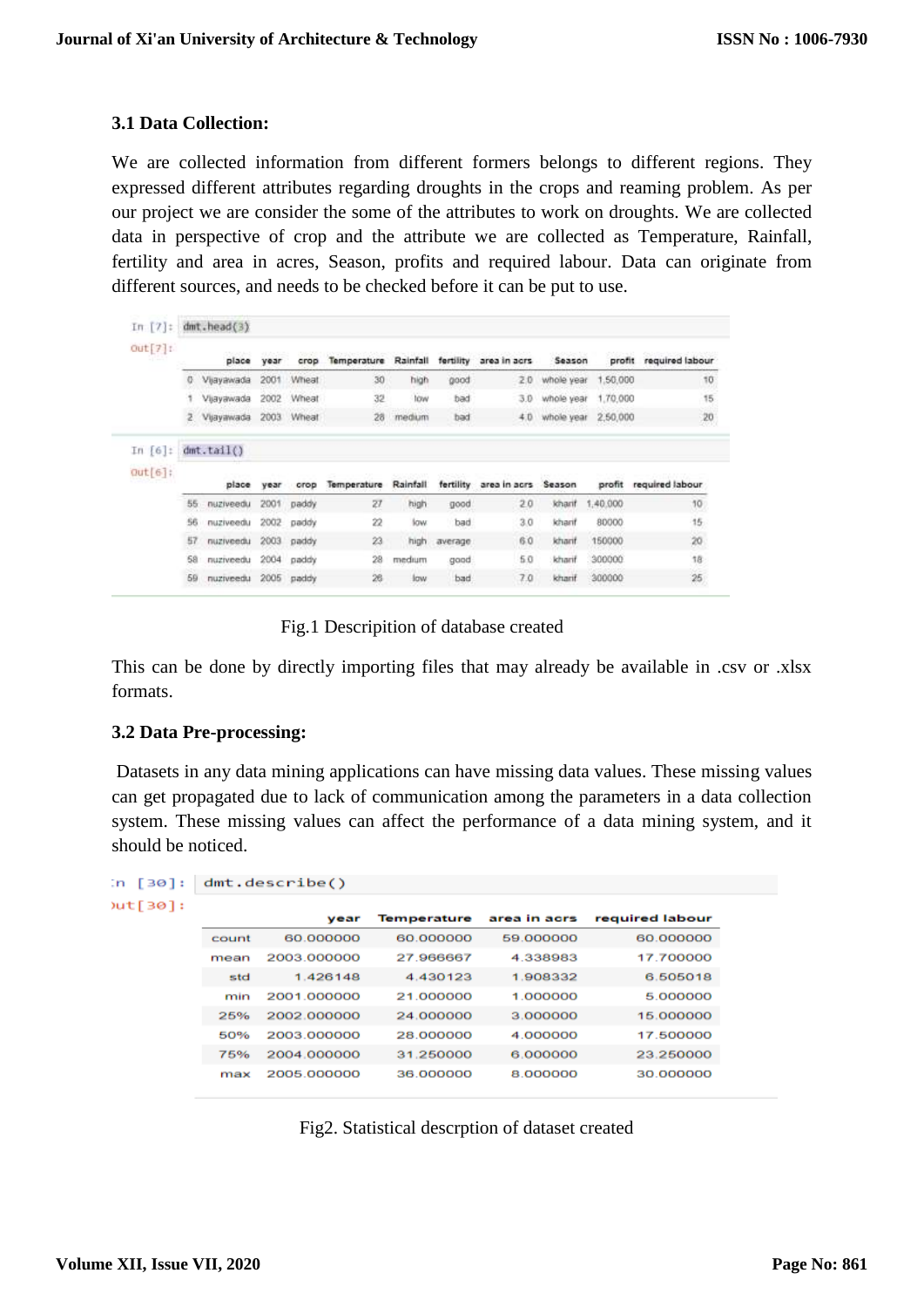```
In [16]: dmt.info()
                       xclass 'pandas.core.frame.DataFrame'><br>RangeIndex: 60 entries, 0 to 59<br>Data columns (total 10 columns):<br>place 60 non-null object<br>year 60 non-null object<br>crop<br>remperature 60 non-null object<br>Temperature 60 non-null int64
                        piace<br>year<br>crop<br>Temperature<br>Rainfall<br>fertility
                                                                      60 non-null int64
                                                                      00 non-null object<br>59 non-null object<br>59 non-null float64
                        fertlify<br>area in acrs<br>Season<br>profit
                                                                     60 non-null object<br>60 non-null object<br>60 non-null int64
                        required labour
                       dtypes: float64(1), i<br>memory usage: 4.8+ KB
                                                                        into4(3), object(6)In [17]: dmt.columns.tolist()
out[i7]: [phase','year'.<br>'crop',
                           'Temperature',
                            Rainfall
                            'Rainfall';<br>'fertility'<br>' area in a
                          rertility<br>'area in acrs',<br>'Season',<br>'profit',<br>'required labour']
 In [18]: dmt.columns
out[18]: Index(['place', 'year', 'crop', 'Temperature', 'Rainfall', 'fertility',<br>area in acrs', 'Season', 'profit', 'required labour'],<br>dtype='object')
```
Fig3. Different attributes of database

#### **4. Proposed Methods**

#### **Clustering:**

Clustering is a gathering of items that has a place with a similar class. Just, comparable items are assembled in one bunch and disparate articles are gathered in another group. While doing bunch investigation, we first segment the arrangement of information into bunches dependent on information comparability and ten dole out the names to the gatherings. We have various techniques for bunching. They are Partitioning Method, Hierarchal Method, Density-based Method, Grid-based Method, Model-based Method, and Constraint-based Method From these techniques; we have picked various level strategies for our venture.

#### **4.1 Hierarchal Clustering:**

This bunching includes making groups that have transcendent requesting through and through. This technique makes various level deterioration of the given arrangement of information objects. We can characterize progressive strategies based on how the various level decay is shaped. There are two methodologies here-

- 1. Agglomerative Approach,
- 2. DIVISIVE Approach.

Agglomerative Approach:

We are utilizing this methodology for our undertaking. This methodology is otherwise called the base up approach. In this, we start with each article shaping a different gathering. It continues doing as such until the entirety of the gatherings is converted into one or until the end condition holds. In this, the primary thought of this agglomerative grouping is to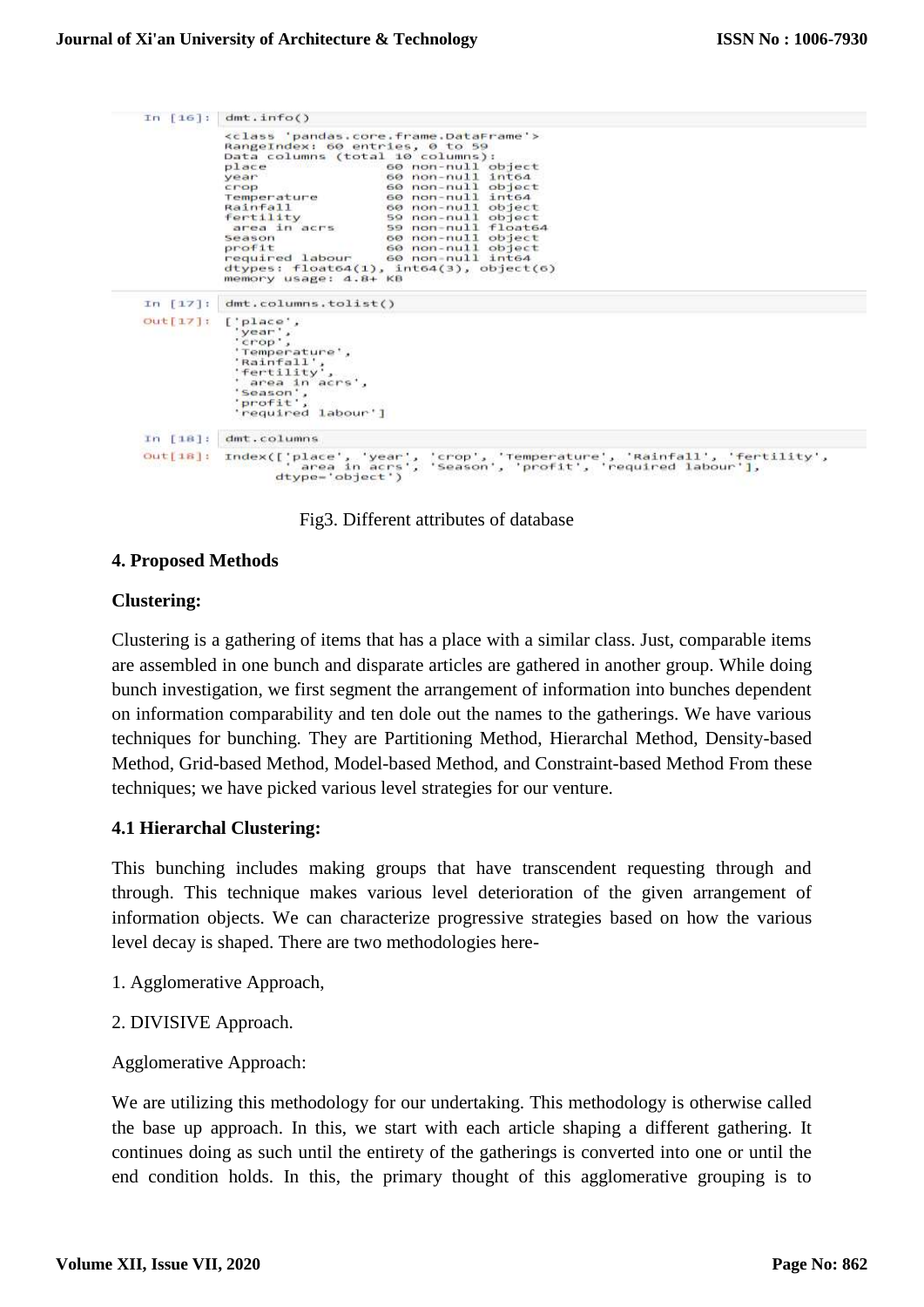guarantee the close by information focuses and end up in the same cluster. It starts with a collection of some clusters and it repeat until only one cluster is left. First we will find the pair of clusters which are closest based on the minimum distance. Next, Merge the individual clusters i.e. x, y into a group i.e.,  $(x+y)$  which forms a new cluster. Now, we have to remove the individual clusters and add the new cluster in that place. Finally, it produces a DENDOGRAM-which is a hierarchical tree of clusters.We have to define the distance metric over the clusters.

## **4.2 APPLICATIONS OF DATAMINING IN AGRICULTURE:**

In this modern times the technology is increasing drastically,To do correct type of farming we require more information in different aspects,to get accurate results.It will take more time to get such type of information.how number of labours required,temperature,rainfall,fertility etc.so,there are many aspects are required. Through datamining the agricultural organizations can give us predictive and descriptive information to us.As we know that agriculture is very complex.Today a good work to available the information to the farmers in electronic format.The key to get more productivity&profit is to extract the useful information for high quality of agriculture.

#### **5. RESULTS:**

```
In [22]: dmt["Temperature"].groupby(dmt["Temperature"], axis=0).count()
out[22]:
             Temperature
              21\frac{22}{23}ā
                       \frac{6}{3}\overline{2}a25HNP
             26
             281129inno
             \frac{30}{31}rac{32}{34}э
             7.5ь
             Name: Temperature, dtype: inte4
```
Fig4. Grouping of temparatutes

#### Agglomerative clustering

```
In [49]: from sklearn.cluster import AgglomerativeClustering
In [48]: hc = AgglomerativeClustering(n clusters = 3, affinity = 'euclidean', linkage='ward')
             y hc = hc.fit predict(x)
             p\overline{1}t.scatter(x[y_hc == 0,0], x[y_hc == 0,1], s = 100, c ='cyan', label = 'cluster 1')
             plt.scatter(x[y_hc == 1,0], x[y_hc == 1,1], s = 100, c ='red', label = 'cluster'2')<br>plt.scatter(x[y_hc == 2,0], x[y_hc == 2,1], s = 100, c ='blue', label = 'cluster'3')
             plt.title('clusters of crops')
             pit.trice( crusters of crops<br>plt.xlabel('Temperture')<br>plt.ylabel('required labour')
             plt.legend()
             plt.show()
```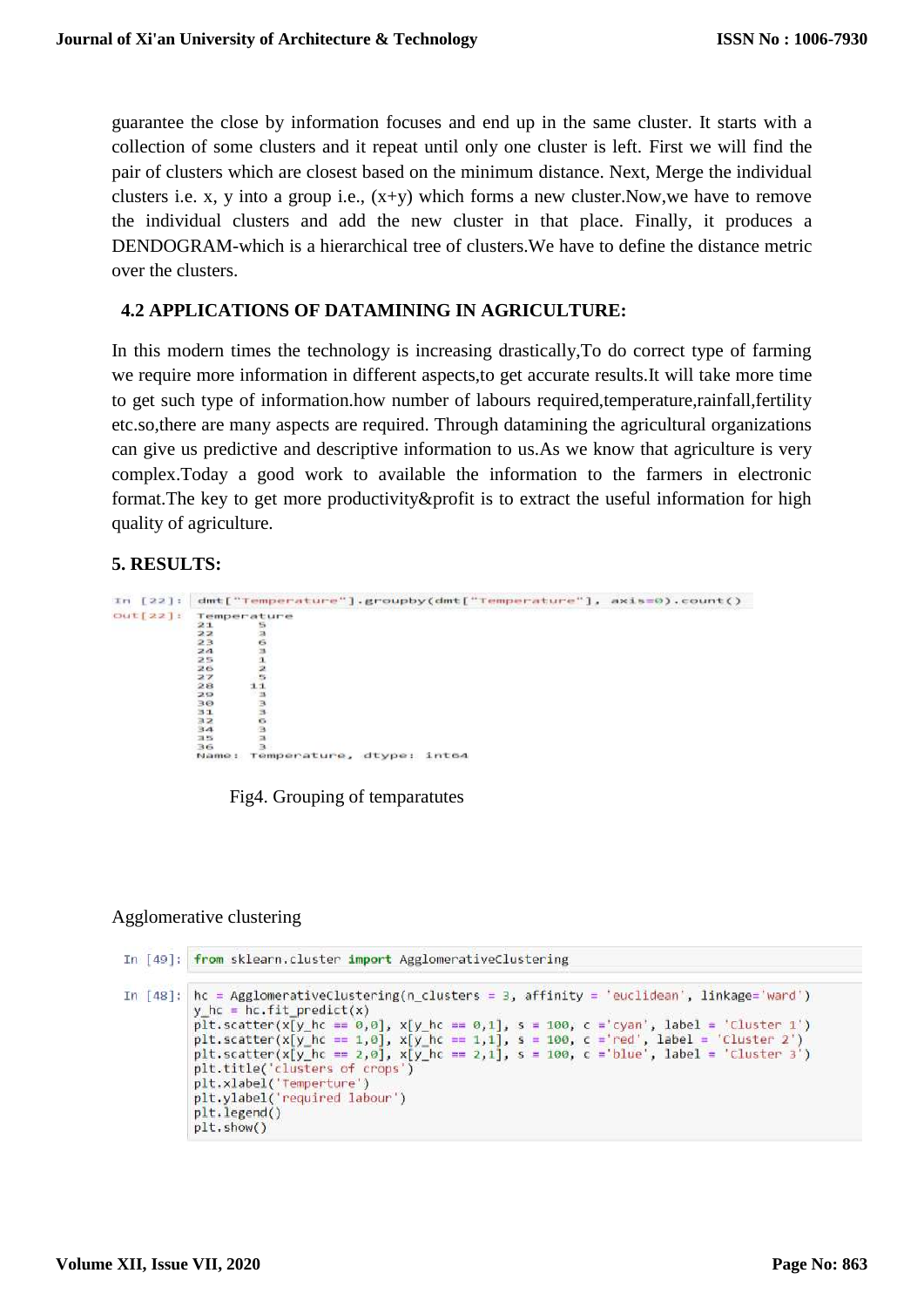

Fig.5 Scatter plot of database in between temparature and labour





Fig.7 Scatter plot of database in between year and labour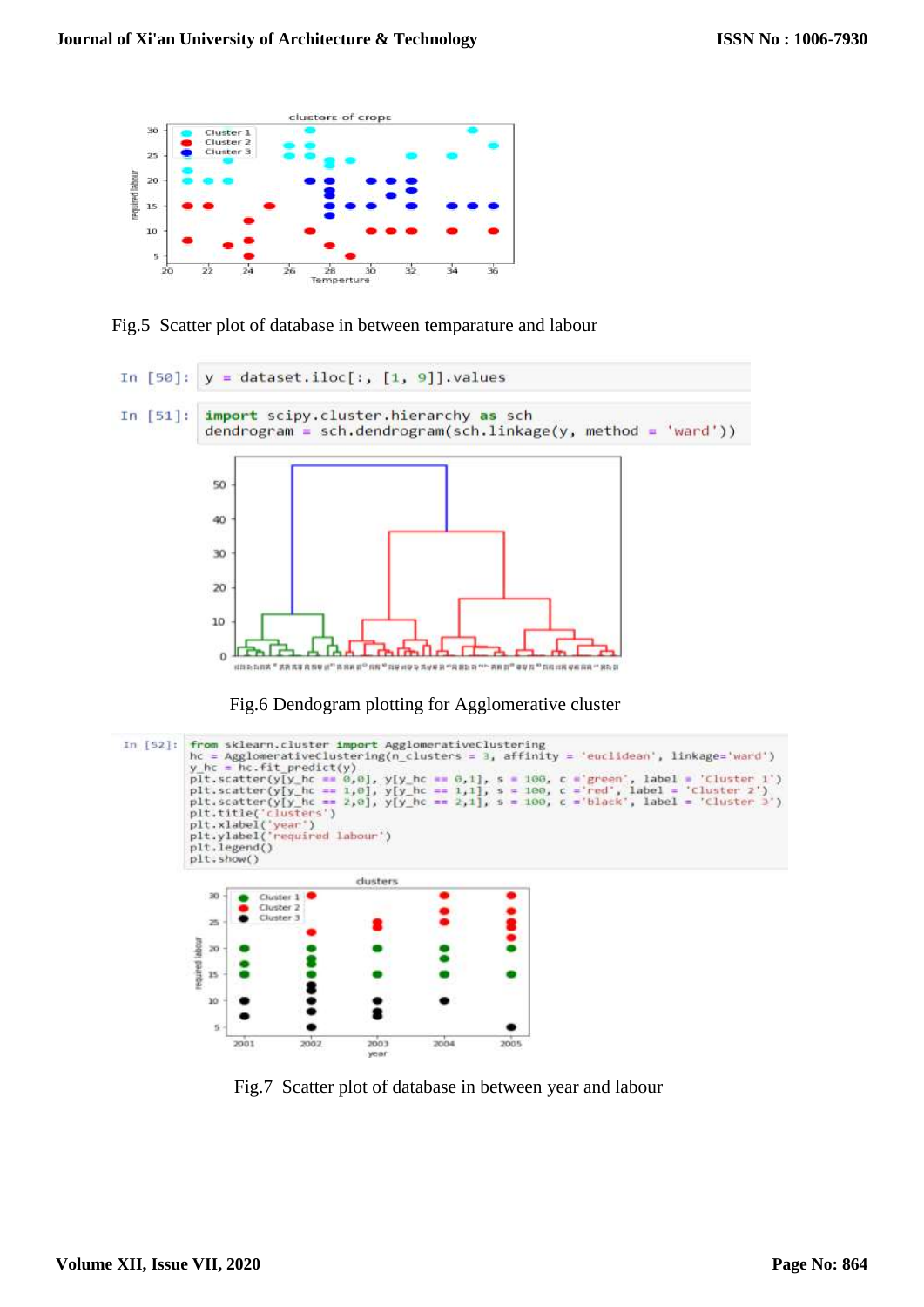

Fig.8 Dendogram in between year and labour

# **Accuracy**

| In $\lceil 37 \rceil$ :   from sklearn.metrics import accuracy score<br>print('Accuracy score: ', accuracy_score(y_test, y pred)) |              |              |                      |                |  |  |  |
|-----------------------------------------------------------------------------------------------------------------------------------|--------------|--------------|----------------------|----------------|--|--|--|
| Accuracy score: 0.7833333333333333                                                                                                |              |              |                      |                |  |  |  |
|                                                                                                                                   | precision    |              | recall f1-score      | support        |  |  |  |
| 0.0<br>1.0                                                                                                                        | 0.53<br>0.88 | 0.64<br>0.83 | 0.58<br>0.85         | 14<br>46       |  |  |  |
| accuracy<br>macro avg<br>weighted avg                                                                                             | 0.71<br>0.80 | 0.73<br>0.78 | 0.78<br>0.72<br>0.79 | 60<br>60<br>60 |  |  |  |

Fig.9 Accuracy of model

#### **6. Conclusion**

We conclude that the application of data mining algorithms in the field of agriculture says about Crop productivity and drought predictions, if presented in a proper format to the endusers, the farmers, it will help drought affected villages and districts. Decision making based on analytical models will complement traditional methods of farming, leading to decreased costs and increase in crop yeild.This is used to make correct decisions in agriculture through data mining.There is large amount of data is available now a days,the farmer can be confused automatically,so to avoid such type of problems we use datamining.

#### **Future Scope:**

We want to add more attributes to it and to more accurate the results. Hence, after testing on a set of attributes, we can scopealso addother parameters such as agricultural inputs, soil nutrients and irrigated area. These parameters may improve the accuracy.Unsupervised clustering to label data for classifiers will also improve accuracy, instead of using fixed